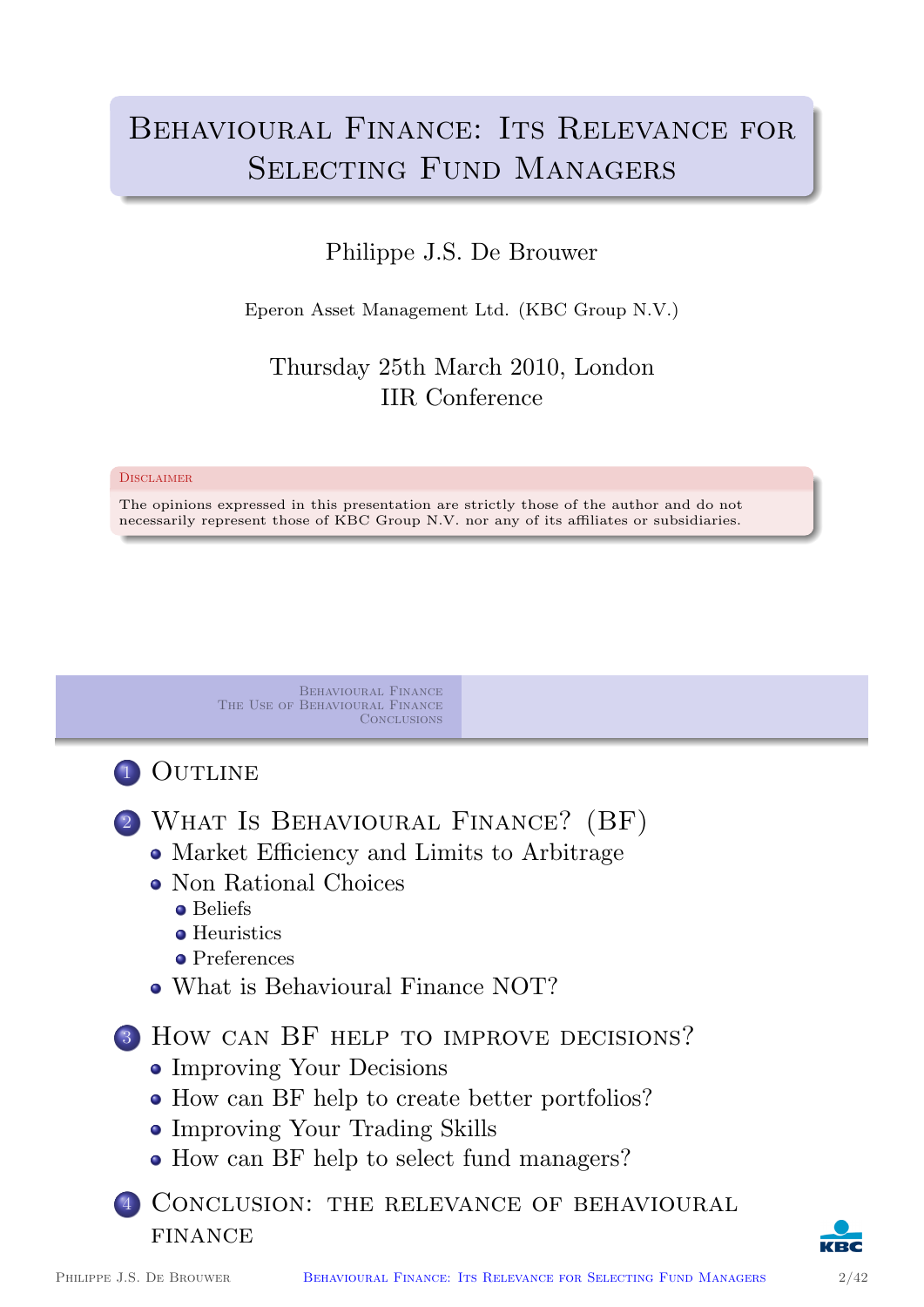### Efficient Markets

- Rational Approach: people make decisions
	- according to Expected Utility (EUT) or at least Subjective Expected Utility (Savage 1954)
	- and apply correctly Bayes Law
- Efficient Market Hypothesis (EMH)(Fama 1965) and (Fama 1970)
- Friedman (Friedman 1953): rational traders (arbitrageurs) will fast eliminate non-efficiencies created by irrational traders (noise traders)
- EMH together with EUT is an elegant, appealing and rational framework



PHILIPPE J.S. DE BROUWER BEHAVIOURAL FINANCE: ITS RELEVANCE FOR SELECTING FUND MANAGERS 3/42

Behavioural Finance The Use of Behavioural Finance **CONCLUSIONS**  Market Efficiency and Limits to Arbitrage NON RATIONAL CHOICES WHAT IS BEHAVIOURAL FINANCE NOT?

ARE MARKETS EFFICIENT?

**•** [However](#page-16-0)

- prices are right  $\implies$  no free lunch
- $\bullet$  but  $\ldots$
- no free lunch  $\Rightarrow$  prices are right
- And ... exploiting inefficiencies can be both risky and costly

<span id="page-1-0"></span>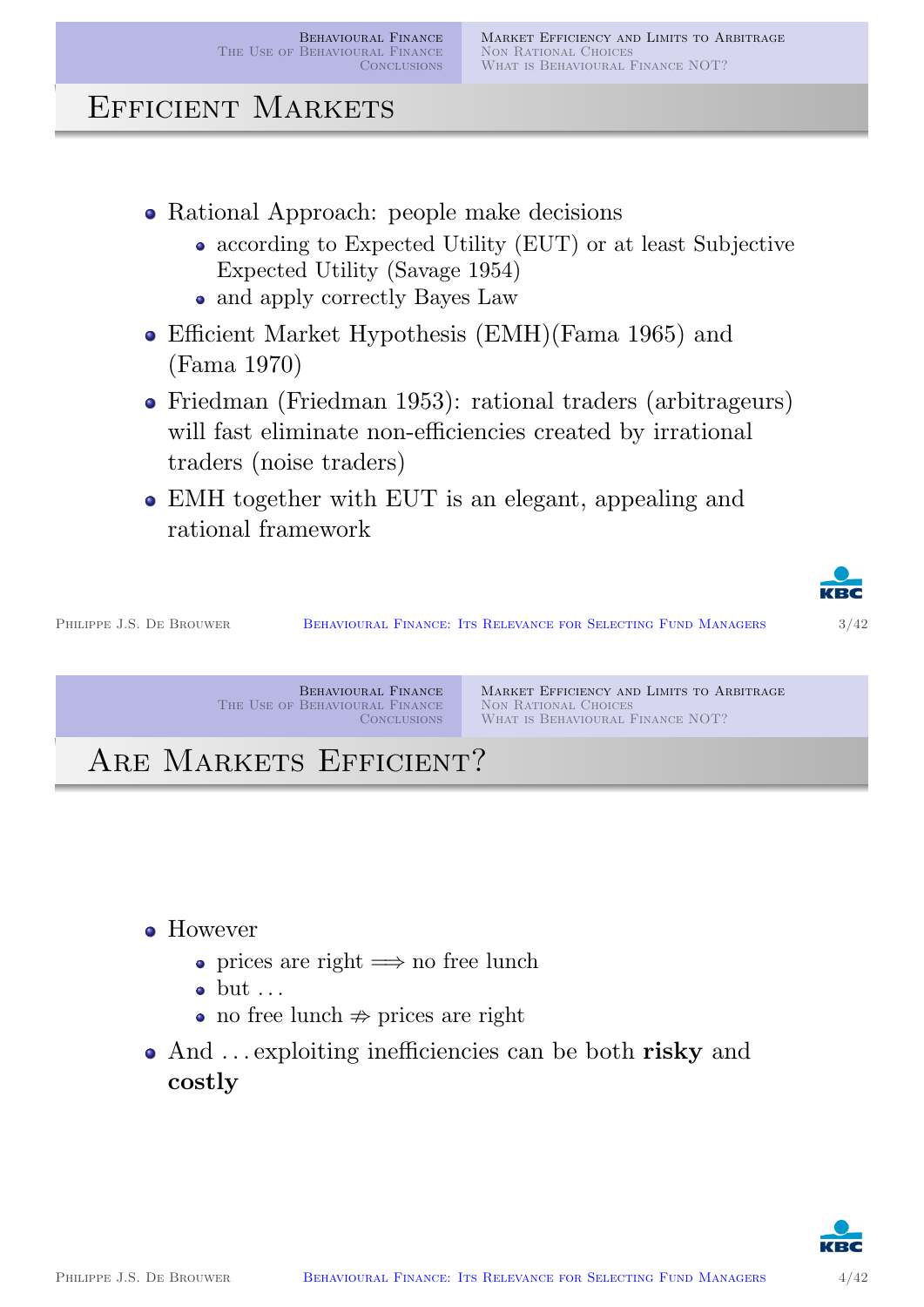Market Efficiency and Limits to Arbitrage Non Rational Choices WHAT IS BEHAVIOURAL FINANCE NOT?

# MARKET EFFICIENCY

- Behavioural Finance (BF), is the stance where some financial phenomena can be better understood, assuming that some agents are not (fully) rational
- Examples of behavioural models:
	- <sup>1</sup> Adam Smith's Theory of Moral Sentiments (Smith 1759)
	- <sup>2</sup> Keynes's beauty contest (Keynes 1936)
	- <sup>3</sup> Prospect Theory (Kahneman and Tversky 1979)
	- <sup>4</sup> Behavioural Portfolio Theory (Shefrin and Statman 2000)



PHILIPPE J.S. DE BROUWER BEHAVIOURAL FINANCE: ITS RELEVANCE FOR SELECTING FUND MANAGERS 5/42

Behavioural Finance The Use of Behavioural Finance **CONCLUSIONS**  Market Efficiency and Limits to Arbitrage NON RATIONAL CHOICES WHAT IS BEHAVIOURAL FINANCE NOT?

Long Term Capital Management (LTCM) Example 1: Exploiting Inefficiencies can be Risky

- [LTCM](#page-1-0)[was](#page-1-0)[a](#page-1-0)[well](#page-1-0)[known](#page-1-0)[Hedge](#page-1-0)[Fund](#page-1-0)[w](#page-1-0)ith [3 well known](#page-16-0) [partners with excellent](#page-12-0) reputation:
	- John Meriwether (Salomon Brothers)
	- Myron Scholes (Nobel Laureate)
	- Robert Merton (Nobel Laureate)
- consistent and very good performance between 1994 and 1997
- more than U[SD 7 Bln](#page-18-0). a[ssets by](#page-19-1) 12/97
- banks e[ager to lend](#page-18-1)[to](#page-18-1)[LTC](#page-18-1)[M](#page-19-2)

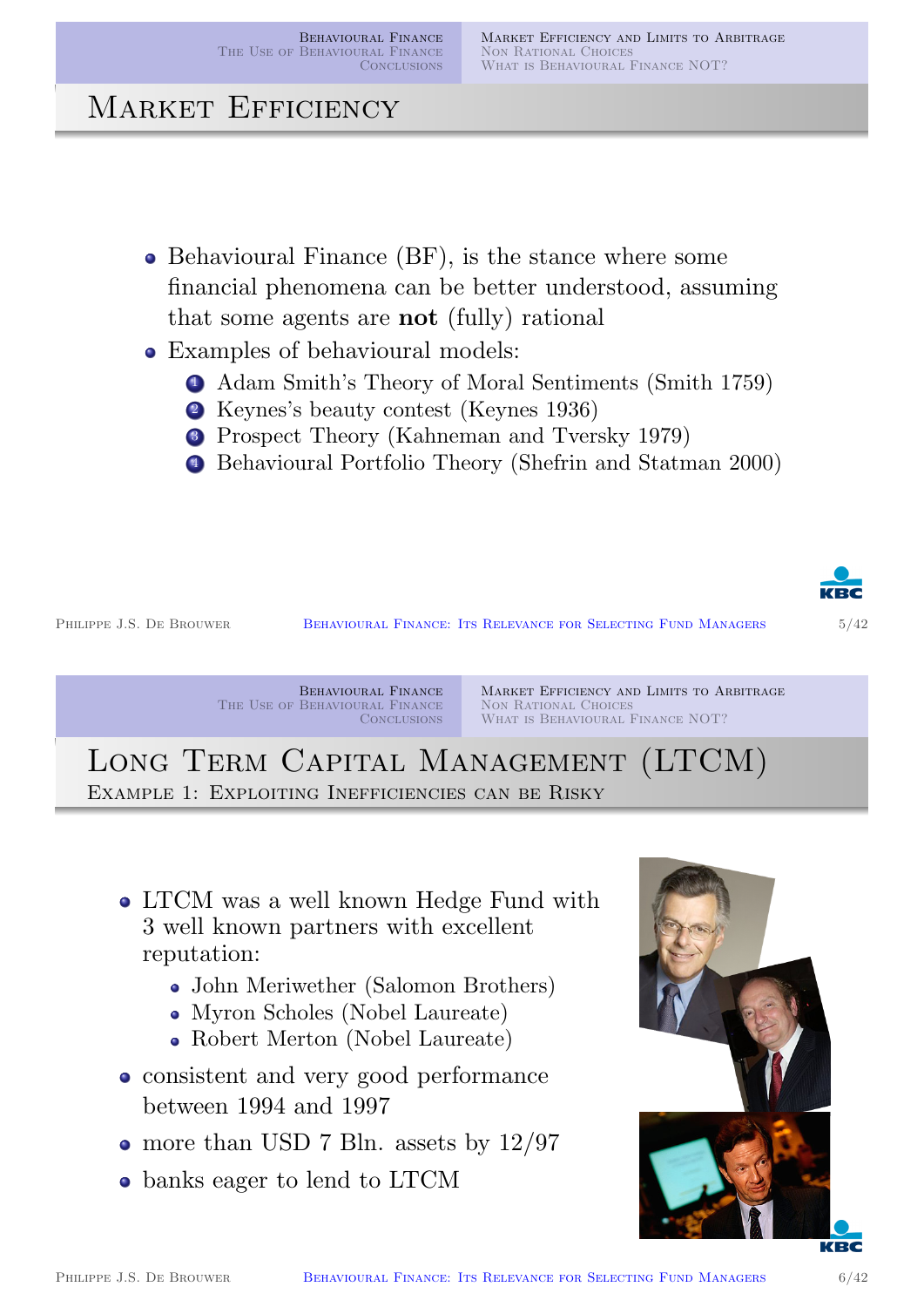MARKET EFFICIENCY AND LIMITS TO ARBITRAGE NON RATIONAL CHOICES WHAT IS BEHAVIOURAL FINANCE NOT?

### LTCM in 1998

- The assets decreased with 82%
- 9/98: the Federal Reserve Bank of NY organises privately funded rescue plan with 14 banks and brokers
- They raise \$3.6 bln. in exchange for 90% of LTCMs equity







PHILIPPE J.S. DE BROUWER BEHAVIOURAL FINANCE: ITS RELEVANCE FOR SELECTING FUND MANAGERS 7/42

Behavioural Finance The Use of Behavioural Finance **CONCLUSIONS** 

Market Efficiency and Limits to Arbitrage NON RATIONAL CHOICES WHAT IS BEHAVIOURAL FINANCE NOT?

#### LTCM made rational bets The Pairs Trades

- Royal Dutch Petroleum (RDP) and Shell Transport & Trading (STT) Both owned by Royal Dutch Shell
	- [a DLC](#page-13-0) [\(Dual Listed Company\)](#page-6-0)
	- 1998: a corporate charter linked the two companies by dividing the joint cash flows between them on a 60/40 basis
	- both shares quoted on the NYSE and the LSE
	- $\bullet \implies$  Rational expectation: market cap of RDP = 1.5 market cap of STT
	- LTCM noticed that STT traded at a 8% discount
	- $\bullet \implies$  pairs-trade: Long in STT and short in RDP
- but, the spread continued to widen ...
- $\bullet$  and LTCM had to close its position at a spread of  $22\%$
- of course there were also the swaps, equity volatility, emerging markets (Russia), etc...

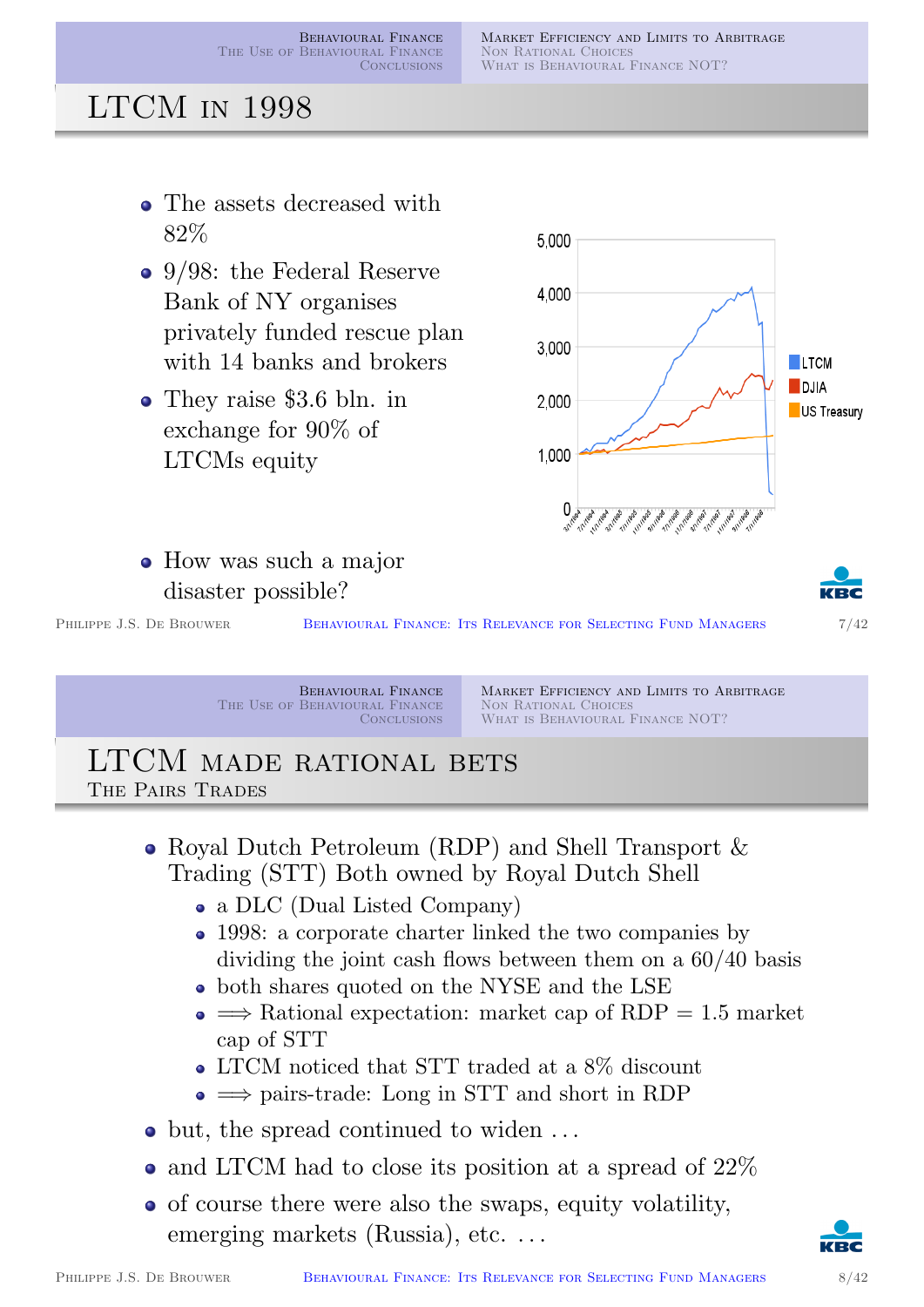# Other Risks related to Exploiting **INEFFICIENCIES**

- stock undervalued  $\implies$  buy it  $\implies$  you expose yourself to the risk of that stock and its industry
- you could hedge your position by shorting a similar stock
- but it will never be a perfect hedge, there is still the systematic risk
- Remaining Risks:
	- noise trader risk (De Long, Shleifer, Summers, and Waldmann 1990) and (Shleifer and Vishny 1997)
	- specific risk
	- systemic risk
	- Agent/Principal effect: the Principal will generally evaluate the Agent at short term returns (especially creditors)
	- forced liquidation of position increases the non-rational gap.

PHILIPPE J.S. DE BROUWER BEHAVIOURAL FINANCE: ITS RELEVANCE FOR SELECTING FUND MANAGERS 9/42

Behavioural Finance The Use of Behavioural Finance **CONCLUSIONS**  Market Efficiency and Limits to Arbitrage NON RATIONAL CHOICES WHAT IS BEHAVIOURAL FINANCE NOT?

OTHER INHIBITORS

- [bid-ask spr](#page-16-0)[ead](#page-12-0)
- borrowing fee (for the short position)
- many important financial players are not allowed to take short positions (e.g. mutual funds, pension funds,  $\dots$ )
- many investors or asset managers have simply other goals (index tracking, benchmark tilted, capital guaranteed, . . . )

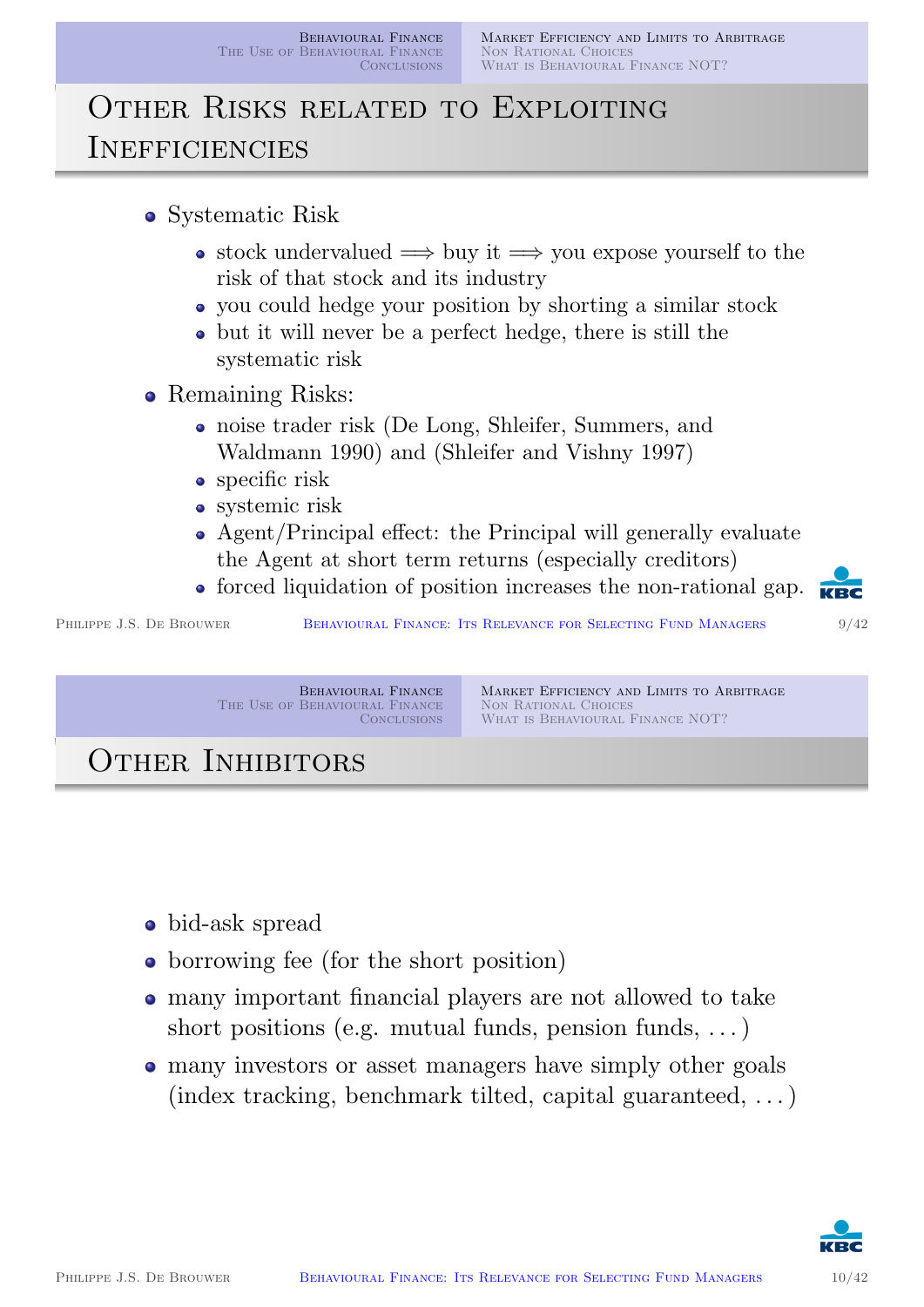# CONCLUSION FOR LIMITS TO ARBITRAGE

- Exploiting non-rational pricing can be
	- Risky
	- Costly
- $\bullet \implies$  non rationalities **may** persist longer than than the rational trader can stay liquid.
- $\bullet \implies$  markets can during certain periods deviate from what we would expect via the EMH framework
- $\bullet \implies$  riding the trend can be the rational thing to do ...
- and ... who knows the real price anyhow?



PHILIPPE J.S. DE BROUWER BEHAVIOURAL FINANCE: ITS RELEVANCE FOR SELECTING FUND MANAGERS 11/42

Behavioural Finance The Use of Behavioural Finance **CONCLUSIONS**  Market Efficiency and Limits to Arbitrage NON RATIONAL CHOICES WHAT IS BEHAVIOURAL FINANCE NOT?

# FURTHER EVIDENCE OF NON-RATIONALITIES IN Financial Markets

- [The Tulipomania Amsterdam, 1637 –](#page-1-0) [\(Mackay 184](#page-16-0)[1\)](#page-12-0)
- The South-Sea Bubble LSE, 1720 (Mackay 1841)
- Twin Shares e.g. (Froot and Dabora [19](#page-18-2)99): STT and RDS
- $\bullet$  [In](#page-18-2)dex Inclusions e.g. (Harris and Gurel 1986) [and \(Shleifer 198](#page-17-0)6)
- Internet Carve-Outs e.g.  $3$ Com and [Palm \(M](#page-19-3)[arch 2000\) – \(](#page-18-3)Lamont and Thaler 2003)



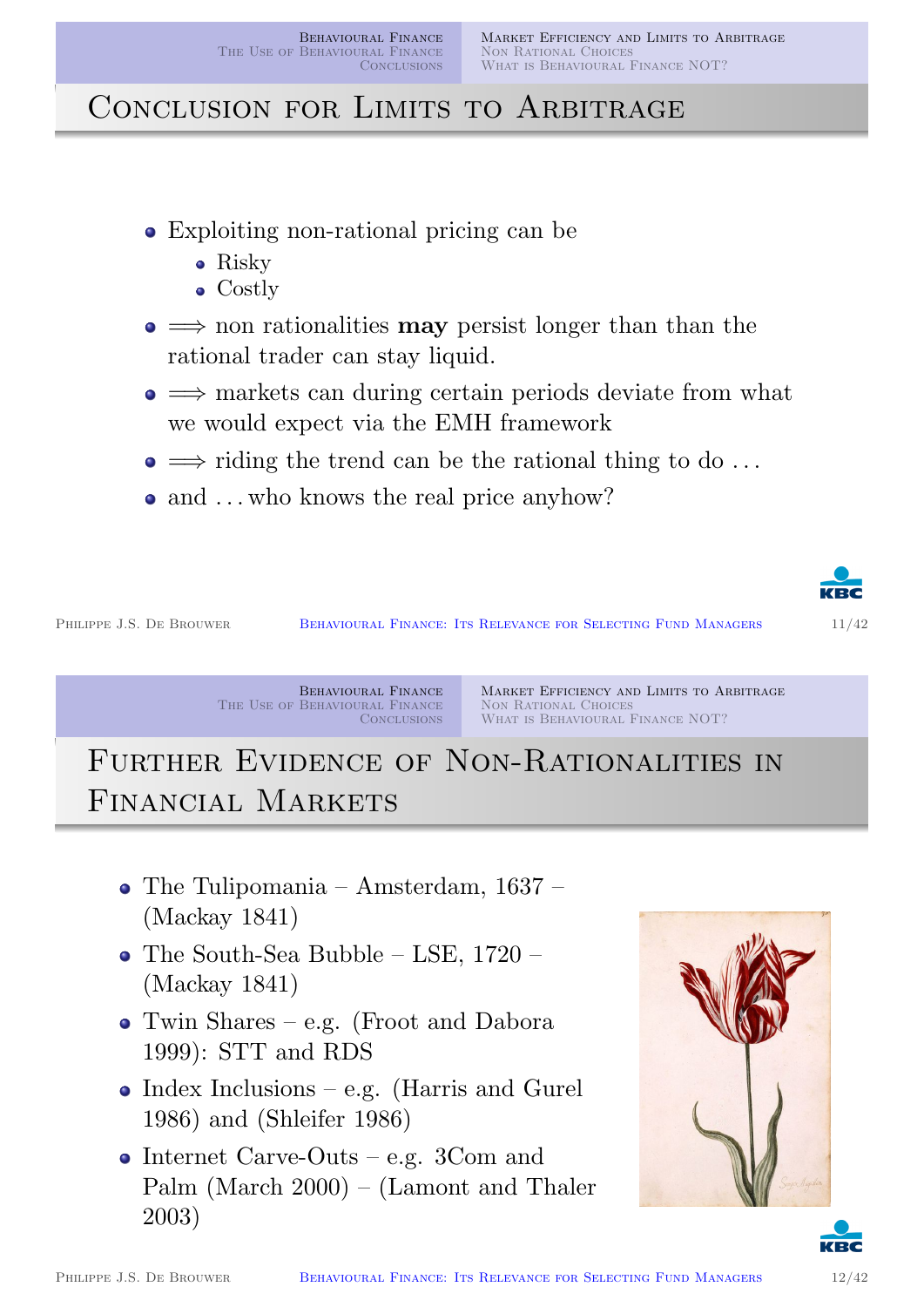Behavioural Finance The Use of Behavioural Finance **CONCLUSIONS** 

MARKET EFFICIENCY AND LIMITS TO ARBITRAGE NON RATIONAL CHOICES WHAT IS BEHAVIOURAL FINANCE NOT?

### ARE ONLY THE MARKETS INEFFICIENT?

- Markets can be at non-rational levels . . .
- but can we at least hope that we, humans, see the world rational and make rational decisions based on our unbiased perception of the world?





PHILIPPE J.S. DE BROUWER BEHAVIOURAL FINANCE: ITS RELEVANCE FOR SELECTING FUND MANAGERS 13/42

BEHAVIOURAL FINANCE The Use of Behavioural Finance **CONCLUSIONS** MARKET EFFICIENCY AND LIMITS TO ARBITRAGE NON RATIONAL CHOICES WHAT IS BEHAVIOURAL FINANCE NOT?

FIGURE: Gray dots appear at the intersection of the black squares (and if you focus on it, then it disappears, but others become visible).

<span id="page-6-0"></span>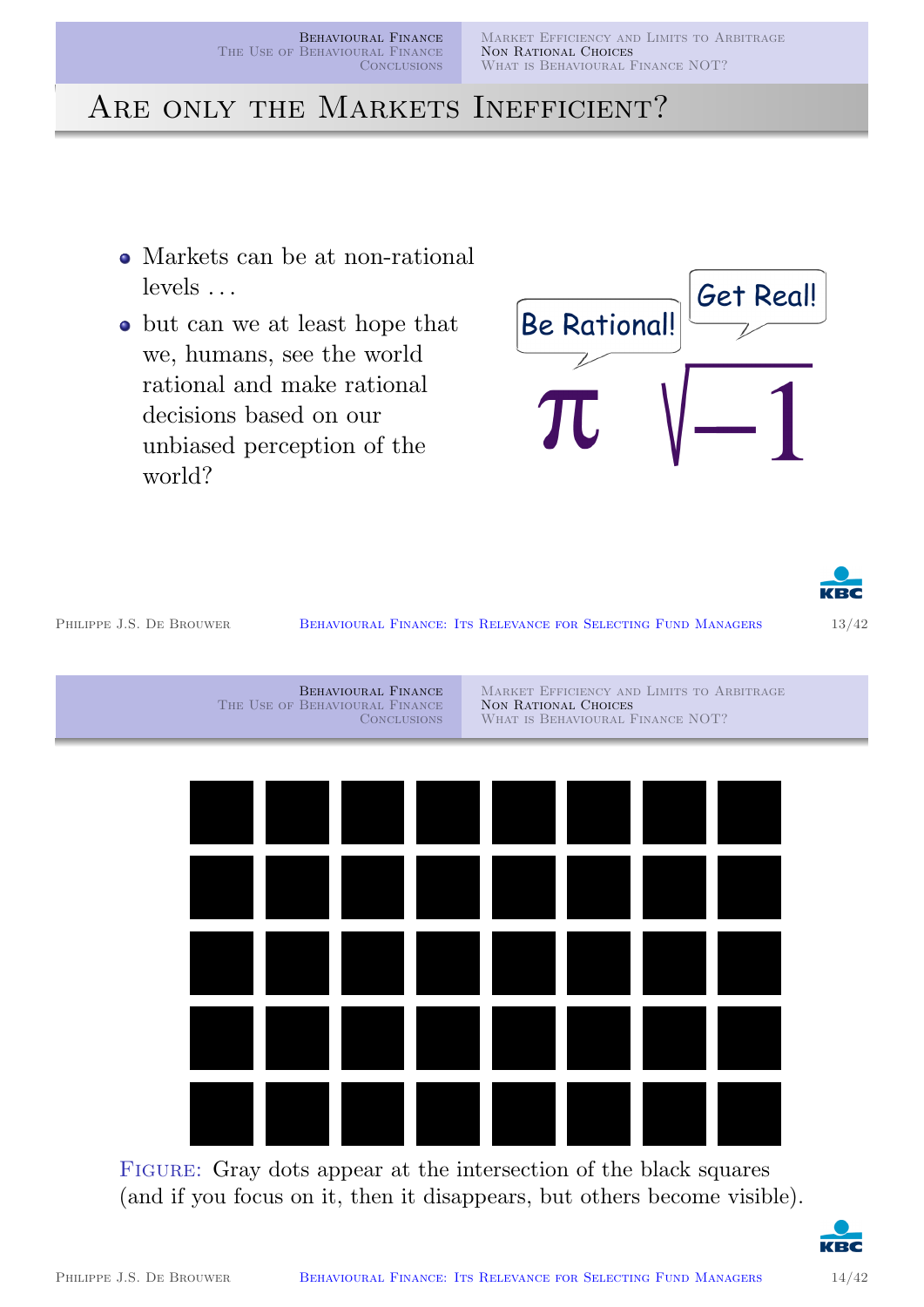

FIGURE: Which vertical line is longer? (only taking into account the vertical lines, not the arrows)



| PHILIPPE J.S. DE BROUWER | BEHAVIOURAL FINANCE: ITS RELEVANCE FOR SELECTING FUND MANAGERS              |                                                                                                       | 15/42 |
|--------------------------|-----------------------------------------------------------------------------|-------------------------------------------------------------------------------------------------------|-------|
|                          | BEHAVIOURAL FINANCE<br>THE USE OF BEHAVIOURAL FINANCE<br><b>CONCLUSIONS</b> | MARKET EFFICIENCY AND LIMITS TO ARBITRAGE<br>NON RATIONAL CHOICES<br>WHAT IS BEHAVIOURAL FINANCE NOT? |       |

### OVERCONFIDENCE

- When people give a 98% confidence interval, it contains only in  $60\%$  of the cases the true value – (Alpert and Raiffa [1982\)](#page-16-0)
- When they say to be "certain", then the they are about 80% certain – (Fischhoff, Slovic, and Lichtenstein 1977)
- Related to:
	- hindsight bias
	- self attribution bias
	- $\bullet$  [optimism and wishful think](#page-17-1)ing: 90% of people believe to be over average in many common skills – (Weinstein 1980); and they generally are too optimistic in meeting deadlines – (Buehler, Griffin[, and Moss](#page-19-4) 1994)

<span id="page-7-0"></span>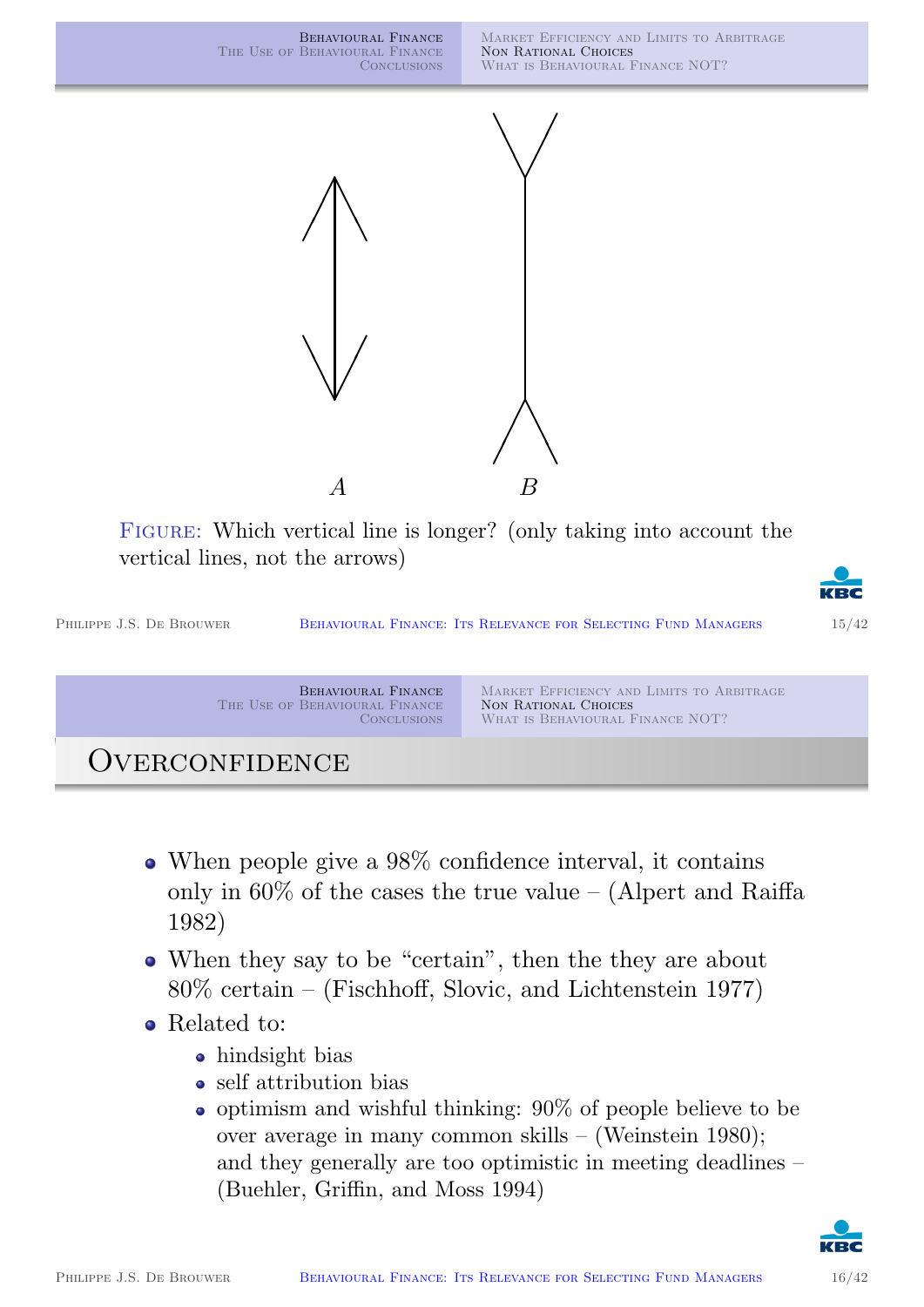#### Representativeness

- (Kahneman and Tversky 1974): "Linda is thirty-one years, single, outspoken and very bright. She majored in Phylosophy. As a student, she was deeply concerned with issues of discrimination and social justice, and also participated in anti nuclear demonstrations." – what is most probably:
	- **1** Linda is a bank teller
	- <sup>2</sup> Linda is a bank teller and is active in the feminist movement
- People tend to confuse "sounds like" with "is proof for". Generally people act here in contradiction with Bayes' law.
- Related to:
	- sample size neglect
	- hot-hand fallacy (Gilovich, Vallone, and Tversky 1985)
	- the Law of Small Numbers (Rabin 2002)
	- gamblers' fallacy

PHILIPPE J.S. DE BROUWER BEHAVIOURAL FINANCE: ITS RELEVANCE FOR SELECTING FUND MANAGERS 17/42

Behavioural Finance The Use of Behavioural Finance **CONCLUSIONS** 

Market Efficiency and Limits to Arbitrage NON RATIONAL CHOICES WHAT IS BEHAVIOURAL FINANCE NOT?

# Belief Perseverance

Once people have formed their opinion, they stick to it too [tightly and](#page-13-0) [too long – \(Lord, Ross, an](#page-6-0)d Lepper 1979)

#### • Two effects:

- <sup>1</sup> people do not search for disconfirming evidence
- <sup>2</sup> [if they fin](#page-18-5)d it anyhow, they treat it with excessive scepticism (i.e. they underreact to it)
- Related [to:](#page-18-6)
	- Confirmation bias: people misinterpret disconfirming evidence as if it would support their beliefs
	- overconfidence
	- self-serving bias

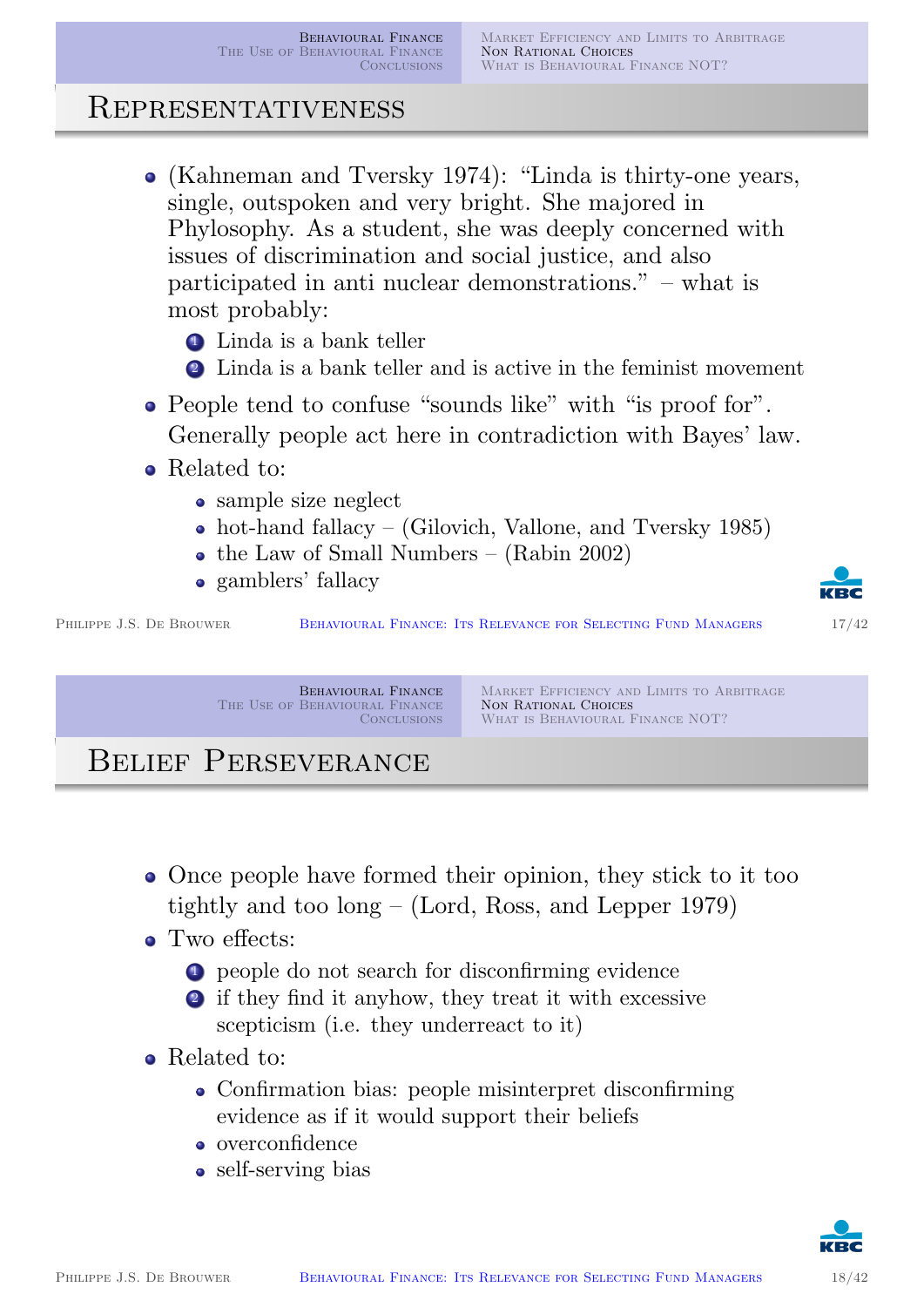

```
Behavioural Finance
                The Use of Behavioural Finance
                                  CONCLUSIONS
                                                  Market Efficiency and Limits to Arbitrage
                                                  NON RATIONAL CHOICES
                                                  WHAT IS BEHAVIOURAL FINANCE NOT?
FRAMING
```
Consider that you are participating in a game that consists out [to](#page-1-0)[two](#page-1-0)[gambles:](#page-1-0)[A](#page-1-0)[and](#page-1-0)[B,](#page-1-0)[so](#page-1-0)[choose](#page-1-0)[an](#page-1-0)[op](#page-1-0)tion in question A and B

- A Choose an option.
	- I a sure gain of  $\in$  2'400 [84%]
	- $\scriptstyle\rm II$  25% chance to win  $\mathop{\mathsf{C}}$  10'000 and 75% chance to win nothing  $[16\%]$
- B Choose an option.
	- i [a sure loss of](#page-18-5)  $\in 7'500$  [13\%]
	- $\scriptstyle\rm II$  75% chance to loose  $\mathop{\mathsf{C}}$  10'000 and 25% chance to loose nothing [\[87%\]](#page-18-5)

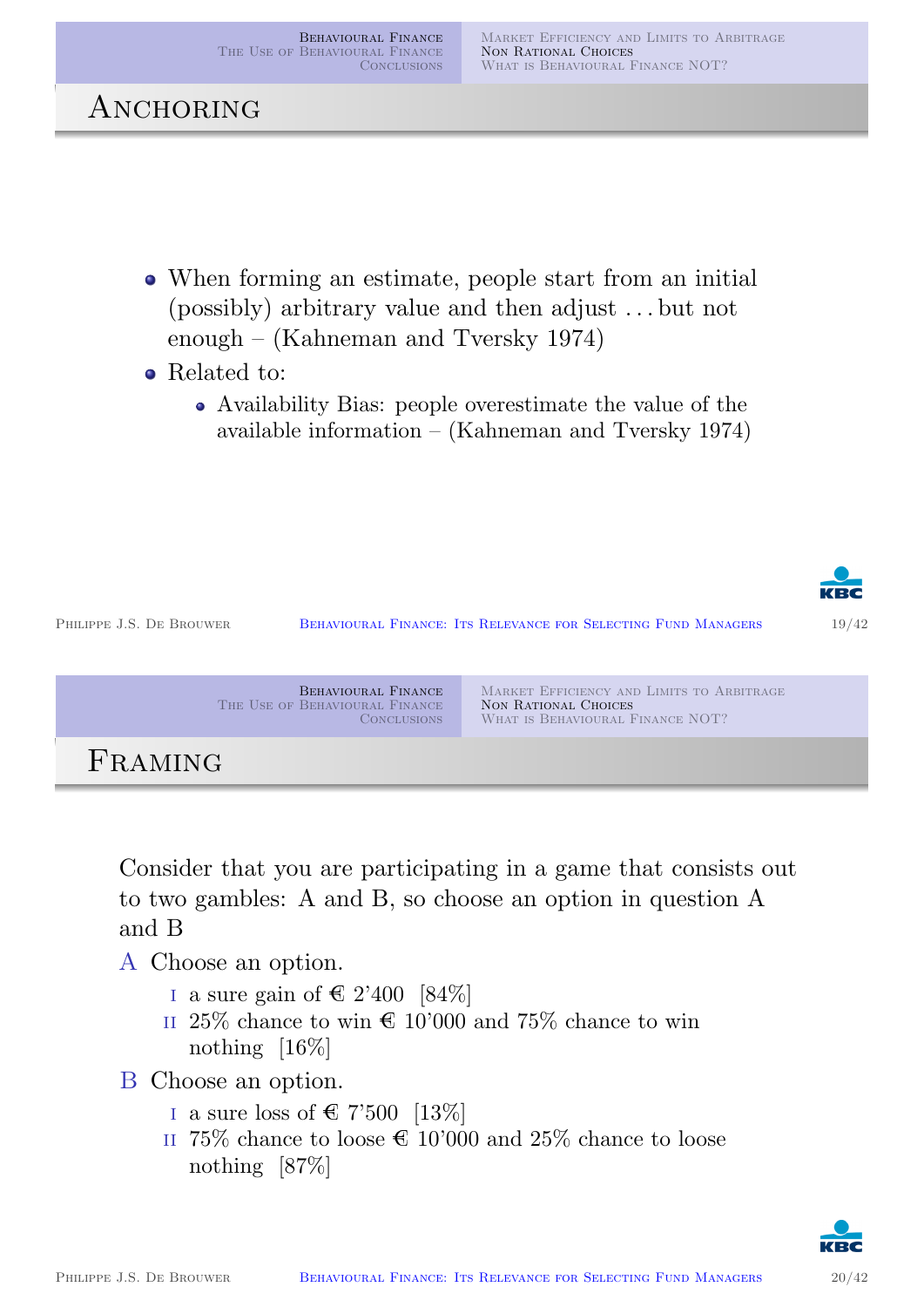#### FRAMING II

the results:

- $\bullet$  (Ai + Bi) = 100\% sure  $\in$  5'100 loss
- 2 (Ai + Bii) = 75% chance to loose  $\text{\textsterling}$  7'600 and 25% to win  $\epsilon$  2'400
- $\bullet$  (Aii + Bi) = 25% chance to win  $\in$  2'500 and 75% chance to loose  $\in 7'500$
- $\triangleleft$  (Aii + Bii) = 37.50% chance on zero, 6.25% chance to win  $\&$  10'000, 56.25% chance to loose 10'000

 $\rightarrow$  In order to solve a problem, people break it down to small units and solve each of them overlooking correlations and interconnections – (Tversky and Kahneman 1981)



Framing is a strong heuristic and leads to different other biases

- [mental accounting](#page-1-0)
- consider gains and losses in stead of total wealth (consider each gamble separate)
- (and as a consequence) loss aversion (in stead of volatility aversion)
- labelling
- sunk cost fallacy
- loss aversion
- anchoring

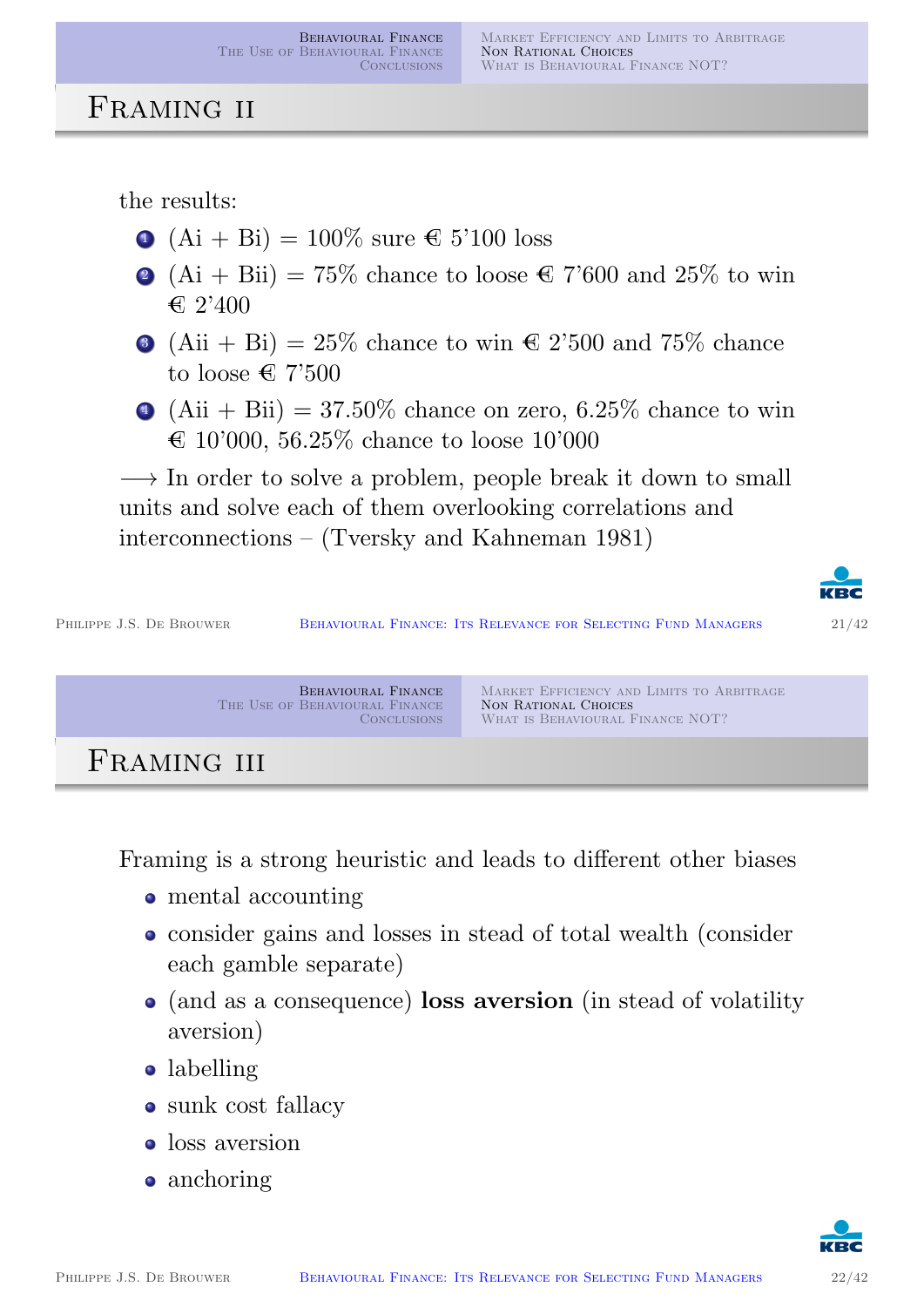MARKET EFFICIENCY AND LIMITS TO ARBITRAGE NON RATIONAL CHOICES WHAT IS BEHAVIOURAL FINANCE NOT?

### Herding Behaviour

- Assume that you're hungry and find two restaurants that only differ in name and in the number of guests: one is empty and the other is half full. Which restaurant would you choose?
- How hard is it to be the first to stand up and applaud after an opera that you particularly liked, or to remain seated when all are standing?
	- labelling



[Which do you prefer?](#page-1-0)

- A [a junk bond](#page-16-0)
- B a high-yield bond

Other Biasses:

- hyperbolic discounting
- money illusion

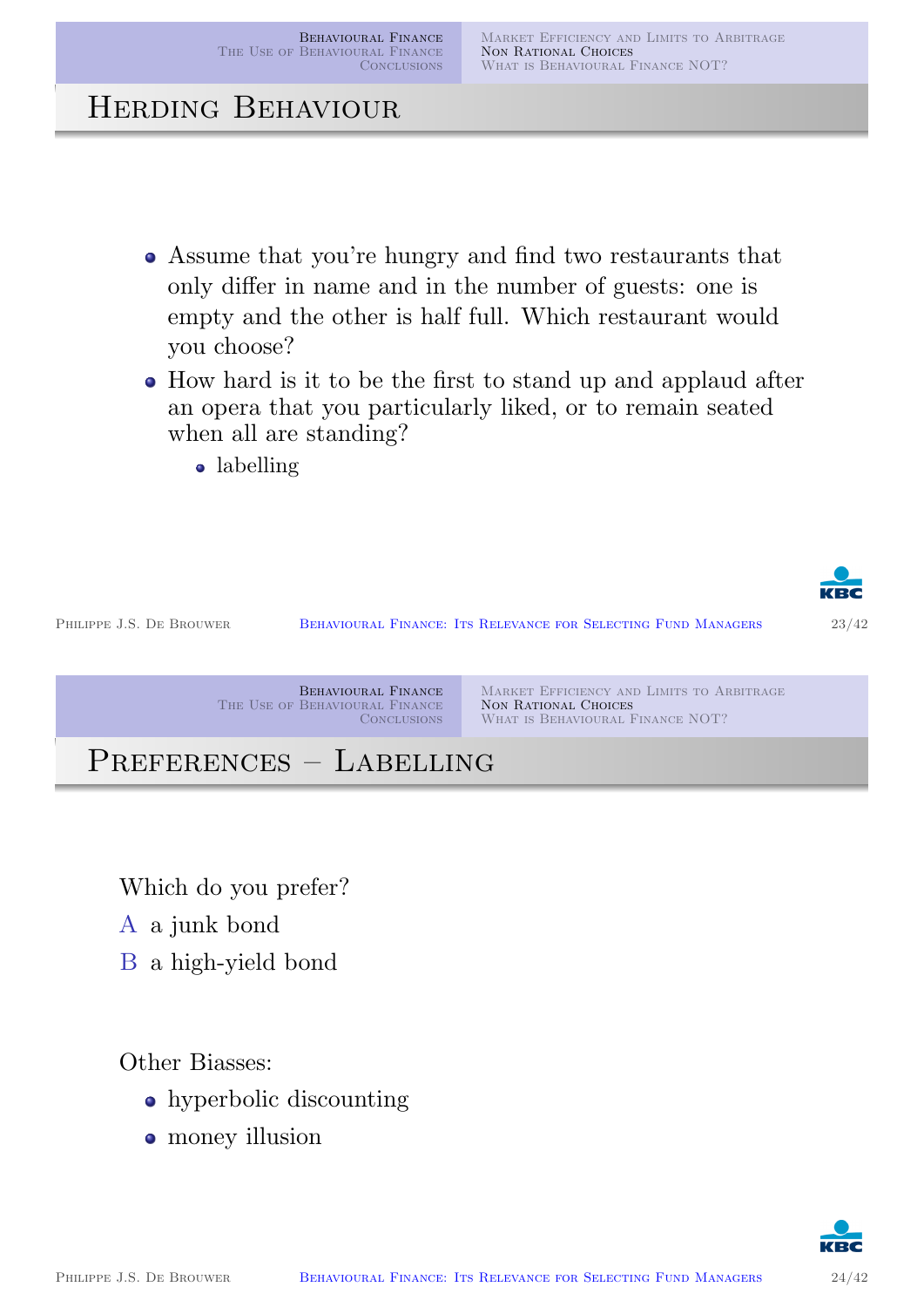Behavioural Finance The Use of Behavioural Finance CONCLUSIONS

MARKET EFFICIENCY AND LIMITS TO ARBITRAGE NON RATIONAL CHOICES WHAT IS BEHAVIOURAL FINANCE NOT?

PREFERENCES – PROSPECT THEORY

see (Kahneman and Tversky 1979) and for "cumulative prospect theory": (Tversky and Kahneman 1992)

- Descriptive theory to explain choices under uncertainty
- that allows for:
	- mental accounting (Thaler 2002)
	- loss aversion
	- non linear probability transformation
	- acts per gamble



PHILIPPE J.S. DE BROUWER BEHAVIOURAL FINANCE: ITS RELEVANCE FOR SELECTING FUND MANAGERS 25/42



# WHAT IS BEHAVIOURAL FINANCE NOT?

- [a](#page-13-0)[normativ](#page-13-0)[e](#page-6-0) theory!)
- a portfolio selection method: so it is no replacement for Mean Variance (MV), CAPM and Safety First (SF)
- a sure way to beat markets (despite BAPT)
- [\(necessarily](#page-18-1)[\) in contrad](#page-19-5)iction with EMH ...
- . . . however a more complex model might be needed, for example [the Ada](#page-19-6)ptive Market Hypothesis (AMH) (Lo 2004)

<span id="page-12-0"></span>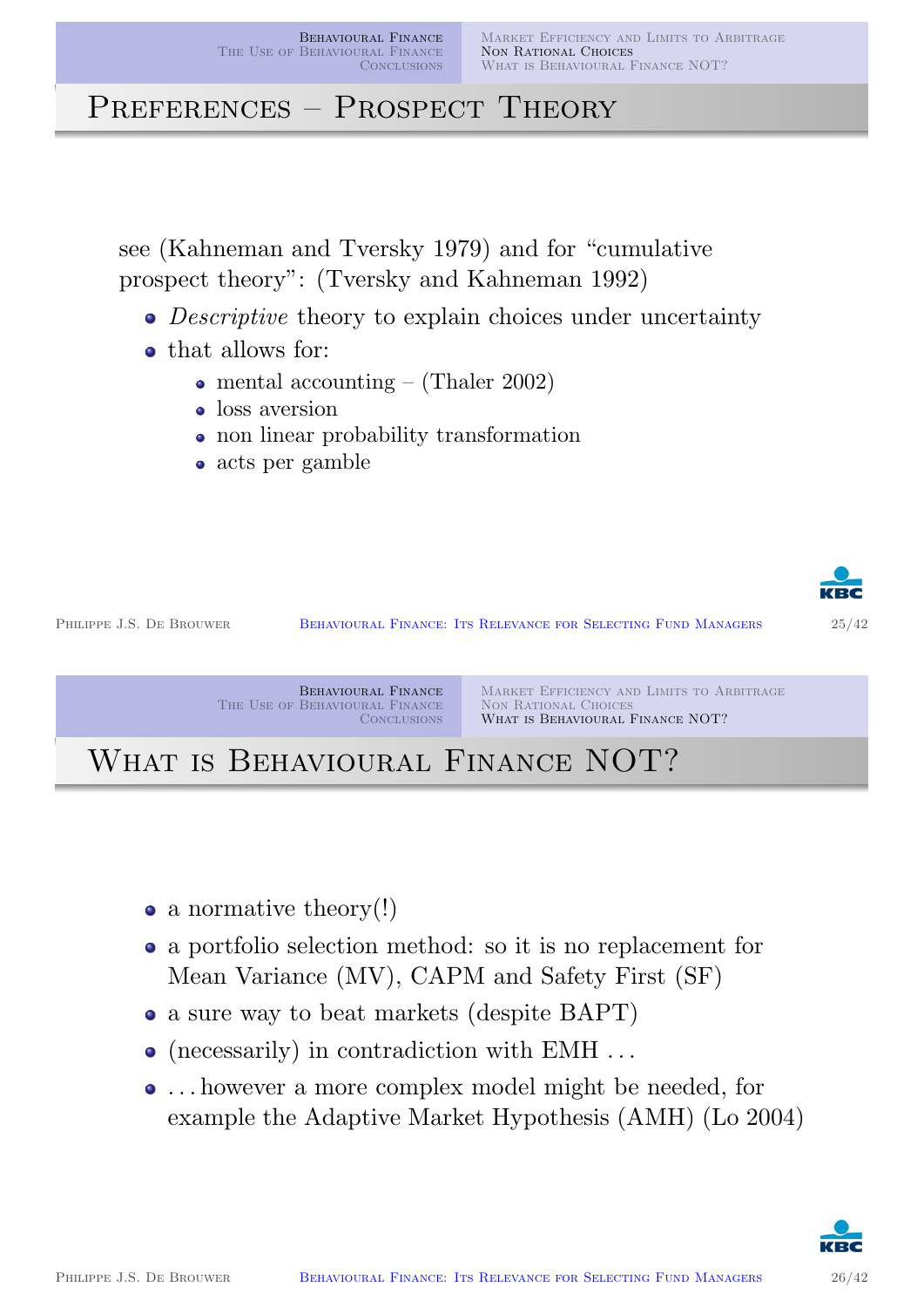# Improve Your Decisions

- avoid framing: try to see the larger picture (look at it via another frame, another person's point of view, . . . )
- when you're sure . . . you're not (keep your exit routes available for the 20% surprises!)
- avoid confirmation bias and self serving explanations; look for dis-confirming evidence; learn from your mistakes and challenge your beliefs
- remember Bayes' Law avoid being fooled by representativeness bias
- avoid sample size neglect: is it truly statistically significant?
- is your guess based on an anchor? ... then reconsider
- avoid excessive regret by hindsight: manage expectations (especially those of the Principal if you're the Agent)

PHILIPPE J.S. DE BROUWER BEHAVIOURAL FINANCE: ITS RELEVANCE FOR SELECTING FUND MANAGERS 27/42

Behavioural Finance The Use of Behavioural Finance **CONCLUSIONS**  Improving Your Decisions How can BF HELP TO CREATE BETTER PORTFOLIOS? Improving Your Trading Skills How can BF HELP TO SELECT FUND MANAGERS?

# Improve Your Portfolio Selection Skills I

Before Selecting a fund manager we need to create the portfolio

- [Read "Ma](#page-1-0)[slowian Portfolio Theory" \(](#page-13-0)De Brouwer 2009), ["Target O](#page-16-0)[riented](#page-14-0)[Investment](#page-14-0)[Approac](#page-14-0)h" (De Brouwer 2010) or "Behavioural Portfolio Theory" (Shefrin and Statman 2000)
- $\bullet$  ... or simply:
	- use mental ac[cou](#page-17-2)[nts \(create sub](#page-17-3)-portfolios)
	- make investment [goals for each](#page-19-2) sub-portfolio explicit
	- remember the  $93\%$  rule (Brinson, Hood, and Beebower 1986) and (Statman 2000)
	- use in a rational way an appropriate portfolio selection method [\(avoid pretending to us](#page-17-4)e MV or CAPM while [you're n](#page-19-7)ot)

<span id="page-13-0"></span>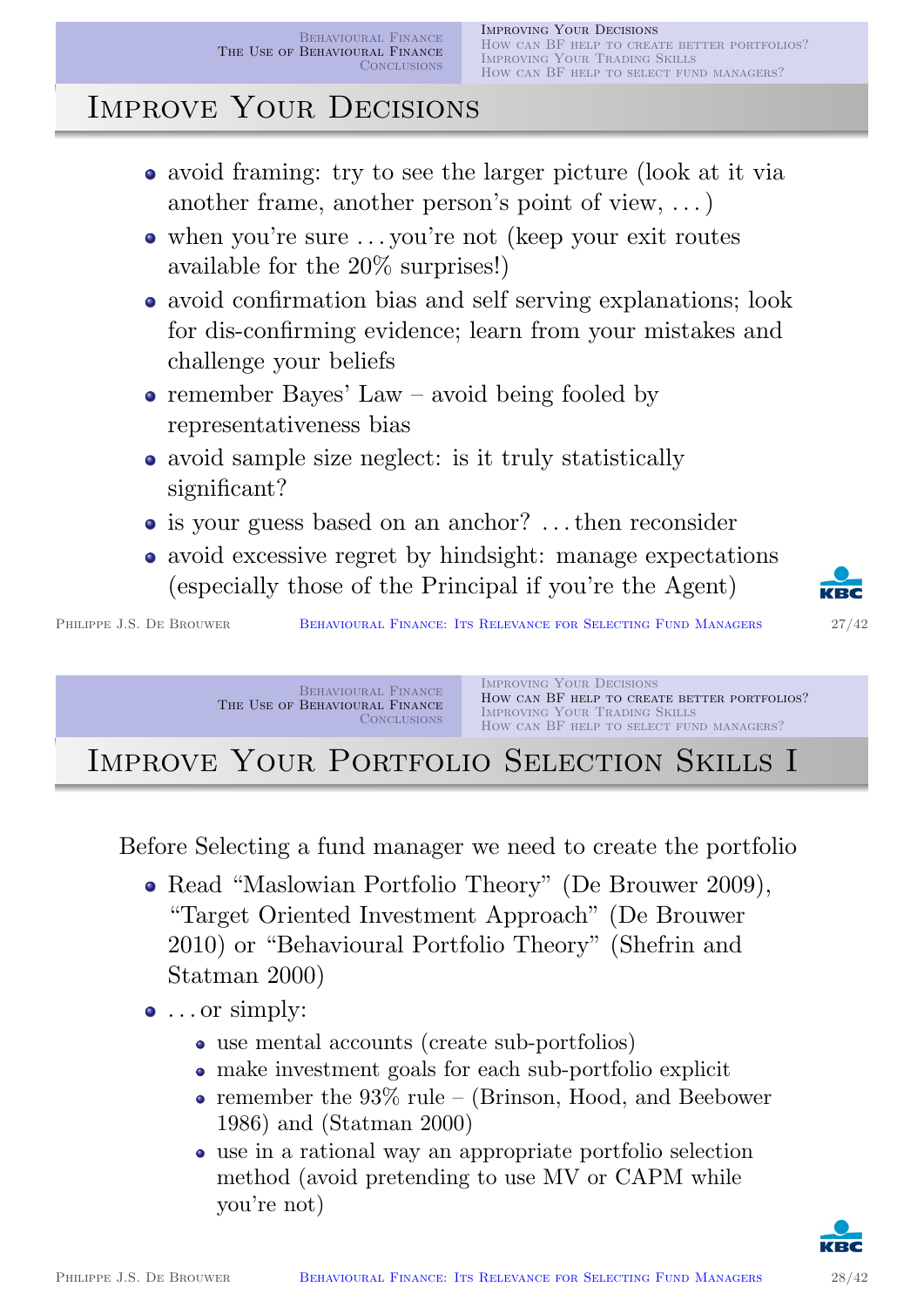Behavioural Finance The Use of Behavioural Finance **CONCLUSIONS** 

Improving Your Decisions How can BF help to create better portfolios? Improving Your Trading Skills How can BF help to select fund managers?

Improve Your Portfolio Selection Skills II

- Read "The Utility of Wealth" (Markowitz  $1952b)$ ) ... and foresee that you will get used to your new wealth level  $\longrightarrow$ review all plans on a regular basis
- Have a framework that avoids emotions and biasses from rational behaviour to ruin your performance: especially
	- "The Disposition to Sell Winners Too Early and Ride Losers Too Long" (Hersh and Statman 1985)
	- being too overconfident and hence trading too much (Barber and Odean 2001)



PHILIPPE J.S. DE BROUWER BEHAVIOURAL FINANCE: ITS RELEVANCE FOR SELECTING FUND MANAGERS 29/42

Behavioural Finance The Use of Behavioural Finance **CONCLUSIONS** 

Improving Your Decisions How can BF help to create better portfolios? Improving Your Trading Skills How can BF HELP TO SELECT FUND MANAGERS?

Improve your Trading Skills

- Read "Behavioural Asset Pricing Theory" (Shefrin and [Statman 1](#page-1-0)[994\)](#page-13-0)
- [Indeed:](#page-16-0) [wi](#page-16-0)[th hindsight one can find e](#page-15-0)ffects of labelling effect, trending and mean reverting patterns, etc.
- but avoid the fate of the "ABN Amro Behavioural Finance [F](#page-19-8)und", LTCM [and many o](#page-18-0)[thers!](#page-19-8)
- i.e. re-read previous slide!
- Though some hedge fund managers are able to show a consistent out performance, one must consider (repres[entativeness bias](#page-18-7)es and sample size neglect bias) and [conclude th](#page-17-5)at "there is still no free lunch"

<span id="page-14-0"></span>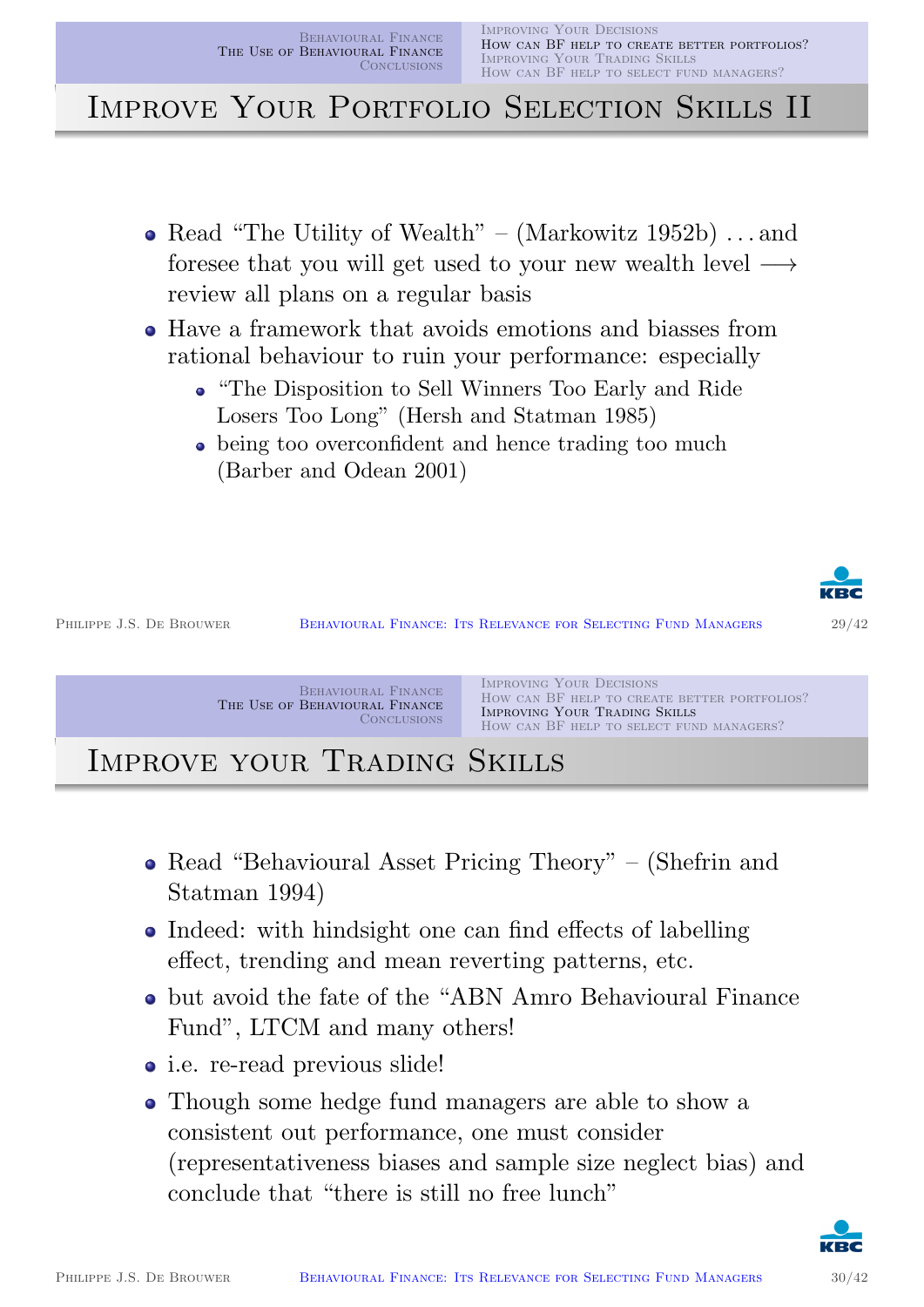### HOW CAN BF HELP TO SELECT FUND MANAGERS? I

- first re-read previous slides
	- Improve Decisions
	- Select a portfolio that answers to your needs
- avoid to judge the fund manager (Agent) at short term (narrow frame)
- In the *qualitative part* of manager selection:
	- limit the role of your emotions (liking/preferring, being sure, representation bias (especially in combination with  $labelling = remember Madoff) \dots$
	- if the fund manger is important (if it is not a quant method) then try to judge his/her level of overconfidence
- In the *quantitative part* of manager selections, especially be aware of:
	- hot hand fallacy,

PHILIPPE J.S. DE BROUWER BEHAVIOURAL FINANCE: ITS RELEVANCE FOR SELECTING FUND MANAGERS 31/42



Behavioural Finance The Use of Behavioural Finance **CONCLUSIONS** Improving Your Decisions How can BF help to create better portfolios? Improving Your Trading Skills How can BF HELP TO SELECT FUND MANAGERS?

HOW CAN BF HELP TO SELECT FUND MANAGERS? II

- sample size neglect,
- overconfidence,
- conservatism / belief perseverance
- labelling / herd behaviour (Madoff)

<span id="page-15-0"></span>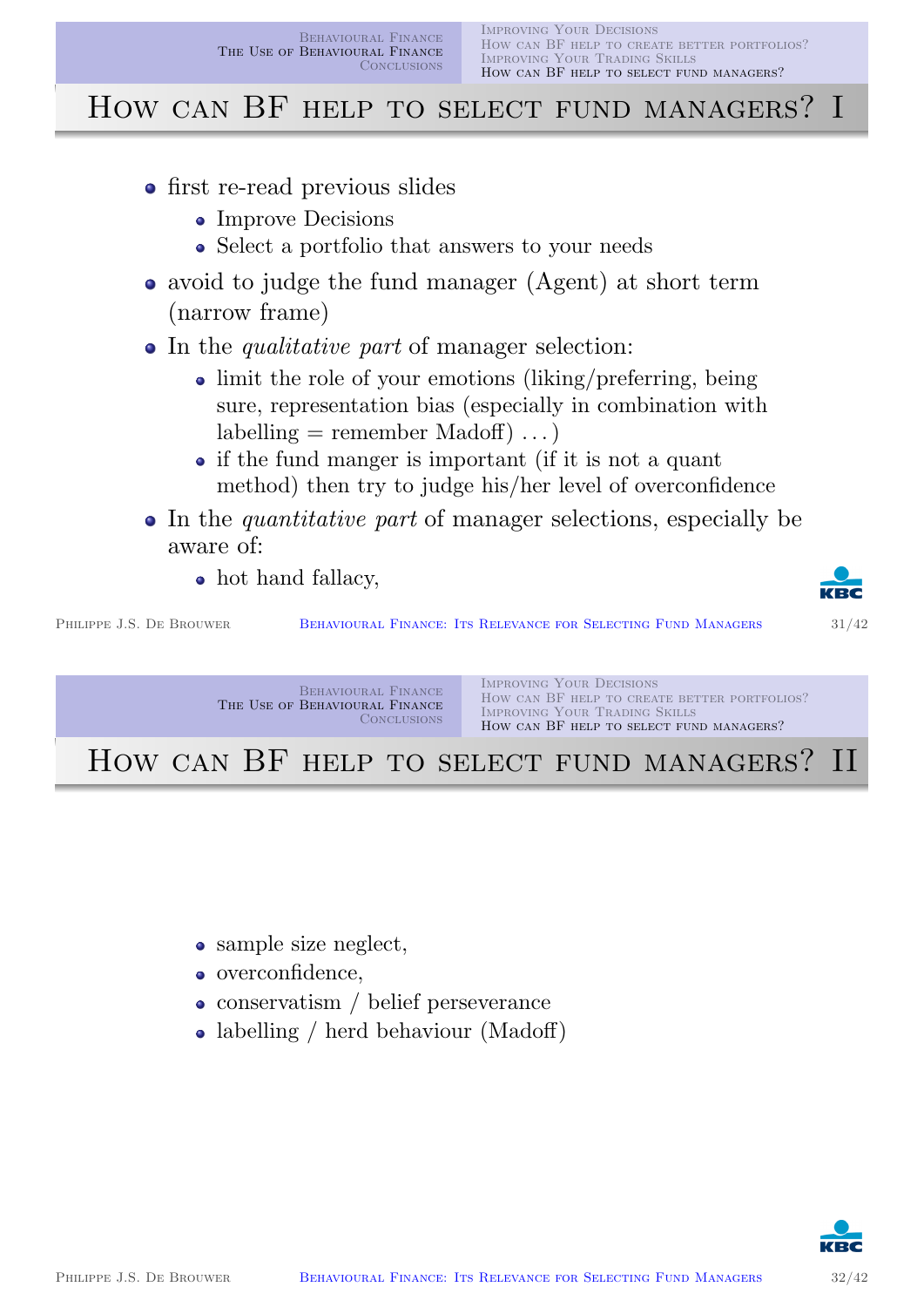**CONCLUSIONS** 

- the Efficient Market Hypothesis is not dead
- but Behavioural Finance is real
- the Adaptive Market Hypothesis is an interesting generalization (Lo 2004), however lacks (right now) predictive power
- Understanding Behavioural Finance is understanding yourself and others . . .
- . . . and therefore helps in various ways in selecting fund managers.
	- composing a portfolio
	- selecting a manager
	- understanding the manager



PHILIPPE J.S. DE BROUWER BEHAVIOURAL FINANCE: ITS RELEVANCE FOR SELECTING FUND MANAGERS 33/42

**REFERENCES AUTHOR** Nomenclature

THANKS

[Thank you for y](#page-1-0)our attention!

I happily take any questions now or by email philippe@de-brouwer.net

Philippe De Brouwer

<span id="page-16-0"></span>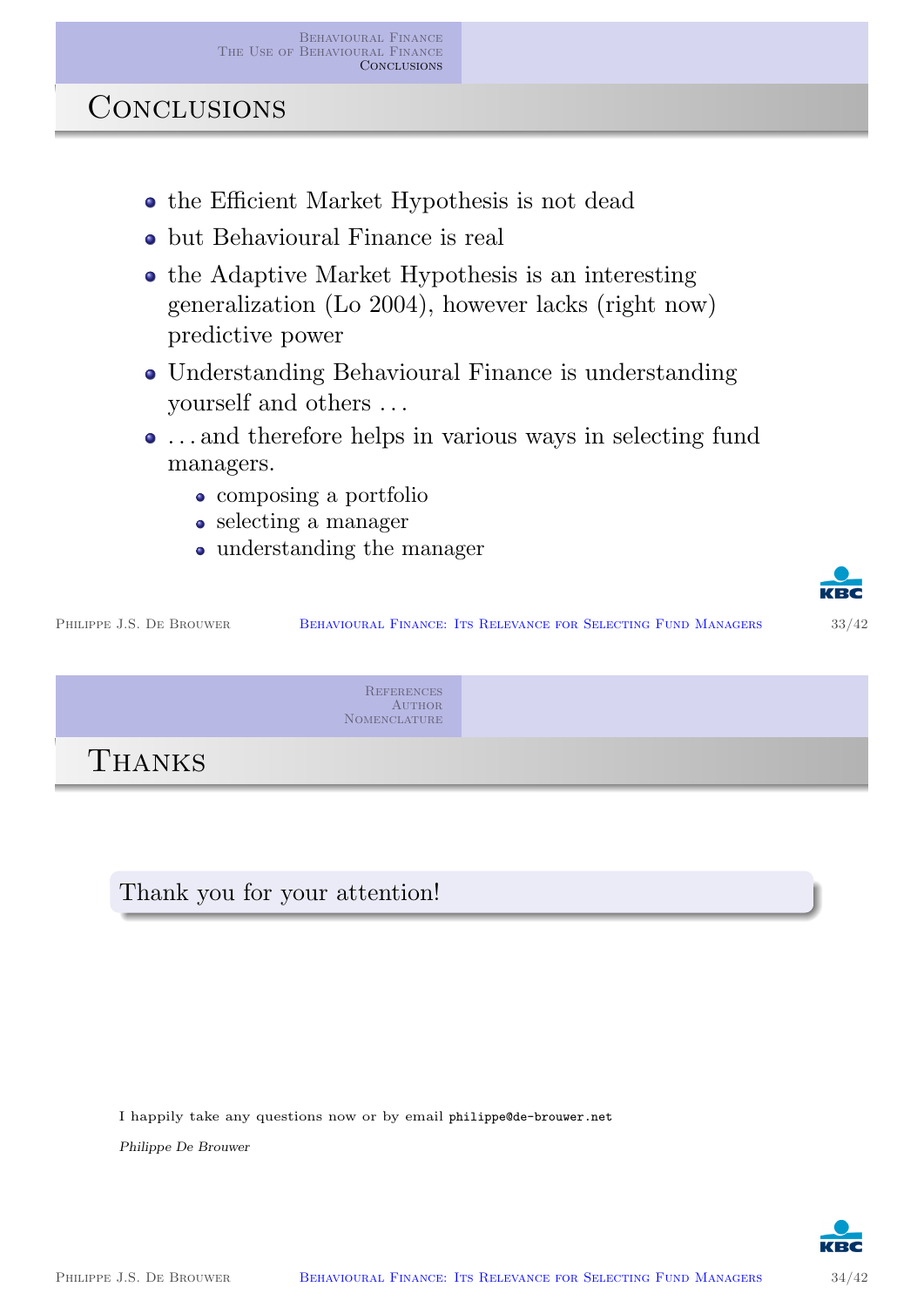**REFERENCES** AUTHOR **NOMENCLATURE** 

#### Bibliography I

Alpert, M. and H. Raiffa (1982). A progress report on the training of probability assessors. In P. Slovic and A. Tversky (Eds.), Judgement Under Uncertainty: Heuristics and Biases, pp. 294–305. Cambridge University Press.

Barber, B. M. and T. Odean (2001). Boys will be boys: Gender, confidence, and common stock investment. Quarterly Journal of Economics 116(1), 261–292.

Brinson, G., R. Hood, and G. Beebower (1986). Determinants of portfolio performance. Financial Analysts Journal, 39–44.

Buehler, R., D. Griffin, and M. Moss (1994). Exploring the planning fallacy: why people underestimate their task completion times. Journal of Personality and Social Psychology 67, 36–381.

De Brouwer, P. J. S. (2009, Feb). Maslowian portfolio theory: An alternative formulation of the behavioural portfolio theory. journal of Asset Management 9(6), 359–365.

De Brouwer, P. J. S. (2010). Target oriented investment advice. unpublished, request via philippe@de-brouwer.net.

PHILIPPE J.S. DE BROUWER BEHAVIOURAL FINANCE: ITS RELEVANCE FOR SELECTING FUND MANAGERS 35/42



**REFERENCES AUTHOR** Nomenclature

### Bibliography II

De Long, J. B., A. Shleifer, L. Summers, and R. Waldmann (1990). Noice trader risk in financial markets. Journal of Political Economy 98, 703–738.

[Fama, E. F. \(1965, J](#page-20-0)an). The behavior of stock market prices. Journal of Business 38(1), 34–105.

Fama, E. F. (1970, May). Efficient capital markets: A review of theory and empirical work. Journal of Finance 25(2), 383–417.

<span id="page-17-5"></span>Fischhoff, B., P. Slovic, and S. Lichtenstein (1977). Knowing with certainty: the appropriateness of extreme confidence. Journal of Experimental Psychology: Human Perception and Performance 3, 552–564.

<span id="page-17-4"></span><span id="page-17-1"></span>Friedman, M. (1953). The case for flexible exchange rates. In Essays in Positive Economics, pp. 157–203. University of Chicago Press.

<span id="page-17-3"></span><span id="page-17-2"></span><span id="page-17-0"></span>Froot, K. and E. Dabora (1999). How stock prices affected the location of trade. Journal of Financial Economics 53, 189–216.

<span id="page-17-6"></span>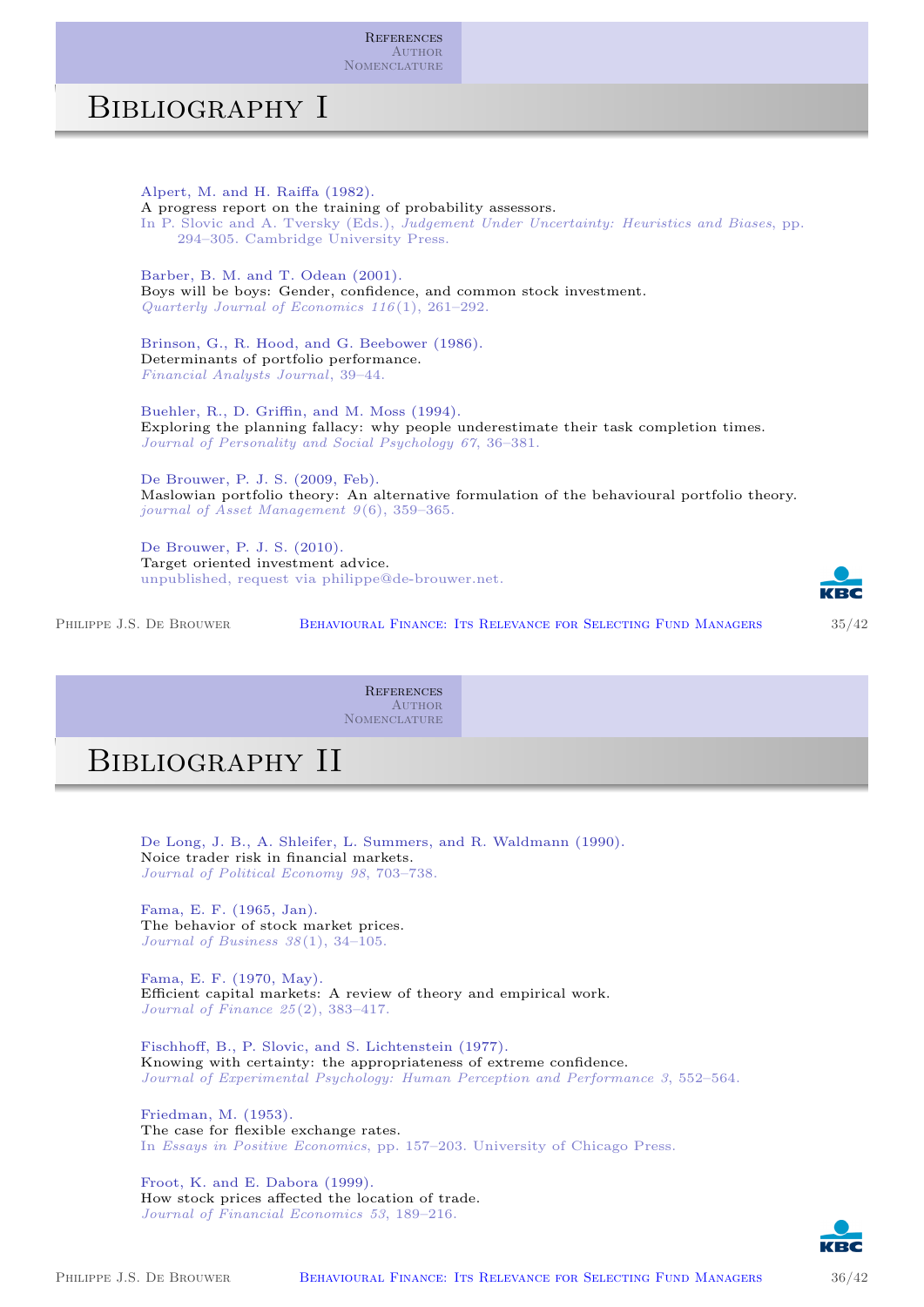**REFERENCES** AUTHOR **NOMENCLATURE** 

#### Bibliography III

Gilovich, T., R. Vallone, and A. Tversky (1985). The hot hand in basketball: on the misperception of random sequences. Cognitive Psychology 17, 295–314.

Harris, L. and E. Gurel (1986). Price and volume effects associated with changes in the s&p500: new evidence of the existence of price pressure. Journal of Finance 41, 851–860.

Hersh, S. and M. Statman (1985). The disposition to sell winners too early and ride losers too long: Theory and evidence. Journal of Finance 40, 777–790.

Kahneman, D. and A. Tversky (1974). Judgement under uncertainty: heuristics and biases. Science 187, 1124–1131.

Kahneman, D. and A. Tversky (1979). Prospect theory: An analysis of decision under risk. Econometrica 47(2), 263–291.

Keynes, J. F. M. (1936). The General Theory of Employment, Interest, and Money. London: Palgrave Macmillan.

PHILIPPE J.S. DE BROUWER BEHAVIOURAL FINANCE: ITS RELEVANCE FOR SELECTING FUND MANAGERS 37/42



**REFERENCES AUTHOR** Nomenclature

### Bibliography IV

Lamont, O. and R. Thaler (2003). Can the markets add and subtract? mispricing in tech stock carve-outs. Journal of Political Economy 111, 227–268.

[Lo, A. W. \(2004, Au](#page-20-0)gust).

[The adaptive marke](#page-20-0)ts hypothesis: Market efficiency from an evolutionary perspective. Journal of Portfolio Management 30, 15–29.

<span id="page-18-4"></span>Lord, C., L. Ross, and M. Lepper (1979). Biased assimilation and attitude polarization: the effects of prior theories on subsequent considered evidence. Journal Personality and Social Psychology 37, 2089–2109.

<span id="page-18-6"></span><span id="page-18-3"></span>Mackay, C. (1841). Memoirs of extraordinary Popular Delusions and the Madness of Crowds (First ed.). New Burlington Street, London, UK: Richard Bentley.

<span id="page-18-7"></span><span id="page-18-5"></span><span id="page-18-2"></span>Markowitz, H. A. (1952a). Portfolio selection. Journal of Finance 6, 77–91.

<span id="page-18-1"></span><span id="page-18-0"></span>Markowitz, H. A. (1952b). The utility of wealth. Journal of Political Economy 60, 151–158.

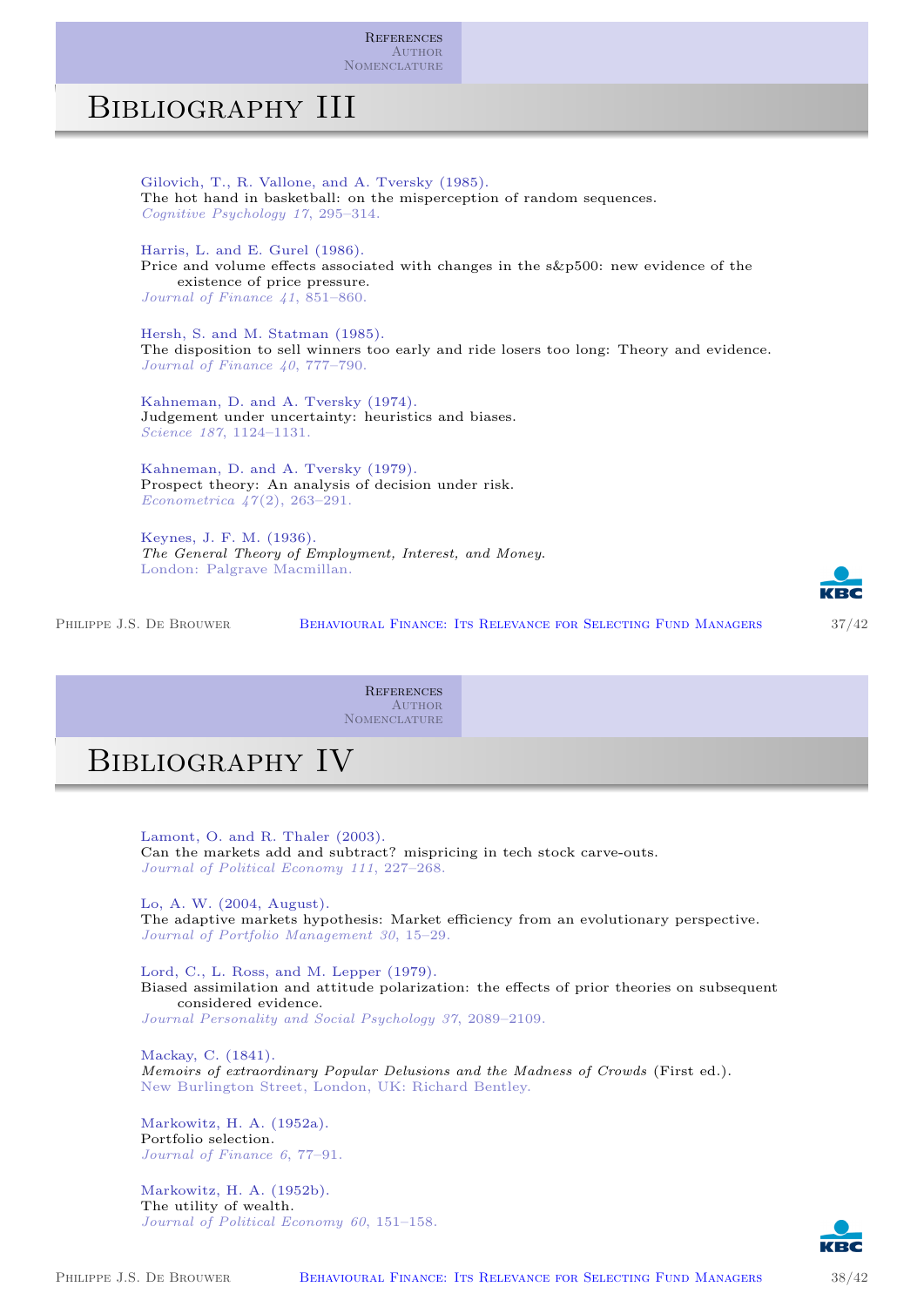**REFERENCES** AUTHOR **NOMENCLATURE** 

#### Bibliography V

Rabin, M. (2002). Inference by believers in the law of small numbers. Quarterly Journal of Economics 117, 775–816.

Roy, A. (1952). Safety first and the holding of assets. Econometrica 20, 431–446.

Savage, L. J. (1954). The Foundations of Statistics. New York: Wiley.

Shefrin, H. and M. Statman (1994). Behavioral capital asset pricing theory. Journal of Financial and Quantitative Analysis 29 (3), 323–349.

Shefrin, H. and M. Statman (2000, Jun). Behavioral portfolio theory. Journal of Financial and Quantitative Analysis 35 (2), 127–151.

Shleifer, A. (1986). Do demand curves for stocks slope down. Journal of Finance 41, 579–590.

PHILIPPE J.S. DE BROUWER BEHAVIOURAL FINANCE: ITS RELEVANCE FOR SELECTING FUND MANAGERS 39/42



**REFERENCES AUTHOR** Nomenclature

## Bibliography VI

Shleifer, A. and R. Vishny (1997). The limits of arbitrage. Journal of Finance 52, 35–55.

Smith, A. (1759). [The Theory of Moral](#page-17-6) Sentiments. [New York: Cosimo.](#page-20-0)

Statman, M. (2000, Spring). The 93,6% question of financial advisors. Journal of Investing, 16–20.

<span id="page-19-9"></span><span id="page-19-1"></span>Thaler, R. H. (2002). Mental accounting matters. In D. G. Thomas Gilovich and D. Kahneman (Eds.), Choice, Value and Frames, pp. 397–420. Cambridge: Cambridge University Press.

<span id="page-19-7"></span><span id="page-19-6"></span><span id="page-19-0"></span>Tversky, A. and D. Kahneman (1981). The framing of decisions and the psychology of choice. Science 211(4481), 453–458.

<span id="page-19-8"></span><span id="page-19-2"></span>Tversky, A. and D. Kahneman (1992). Advances in prospect theory: Cumulative representation of uncertainty. Journal of Risk and Uncertainty 5(4), 297–323.

<span id="page-19-5"></span><span id="page-19-4"></span><span id="page-19-3"></span>Weinstein, N. (1980). Unrealistic optimism about future life events. Journal of Personality and Social Psychology 39, 806–820.